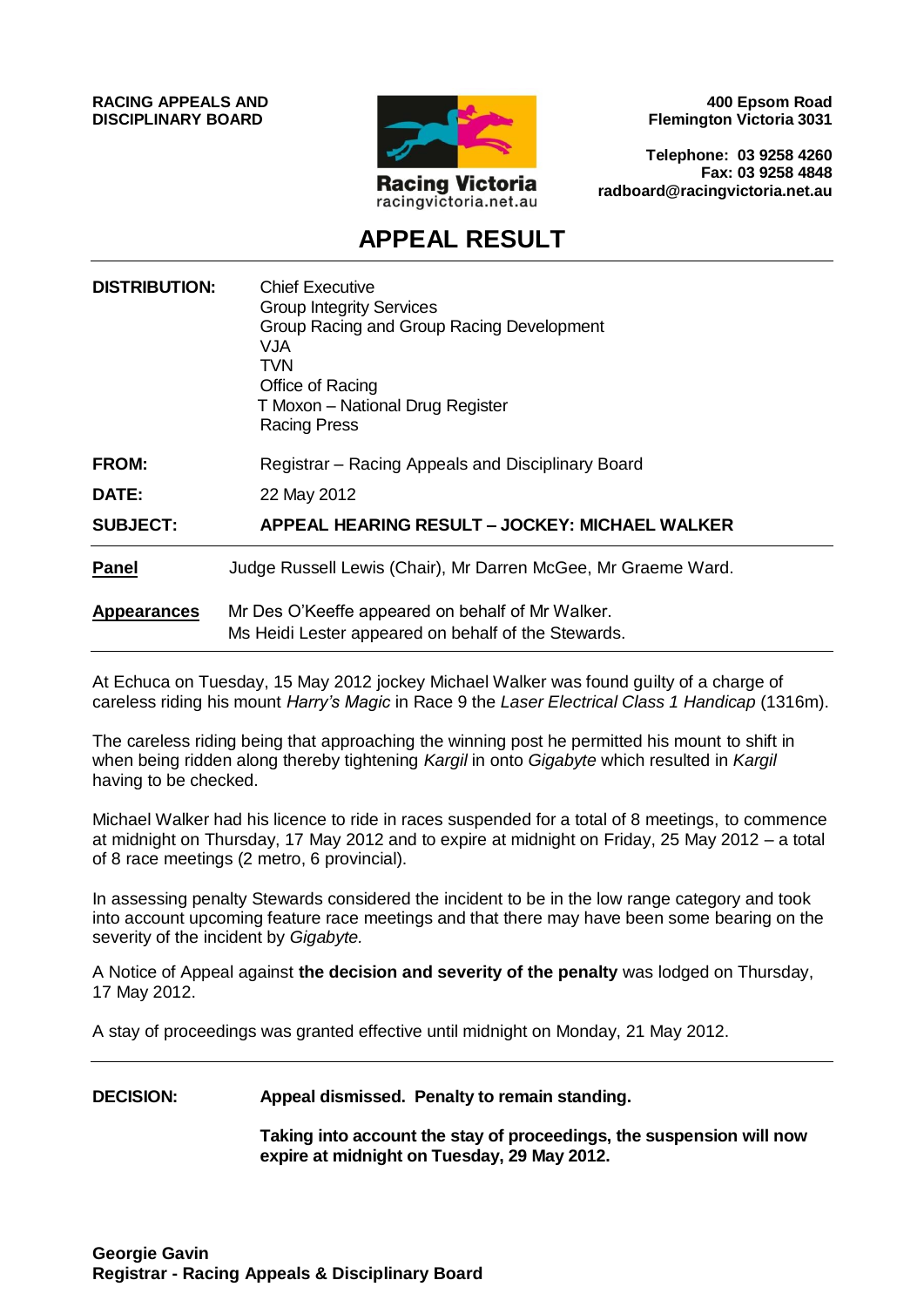# **TRANSCRIPT OF PROCEEDINGS**

# **RACING APPEALS AND DISCIPLINARY BOARD**

\_\_\_\_\_\_\_\_\_\_\_\_\_\_\_\_\_\_\_\_\_\_\_\_\_\_\_\_\_\_\_\_\_\_\_\_\_\_\_\_\_\_\_\_\_\_\_\_\_\_\_\_\_\_\_\_\_\_\_\_\_\_\_

**HIS HONOUR JUDGE R.P.L. LEWIS, Chairman MR D. McGEE MR G. WARD**

#### **EXTRACT OF PROCEEDINGS**

#### **DECISION**

# **IN THE MATTER OF THE LASER ELECTRICAL CLASS 1 HANDICAP OVER 1316 METRES AT ECHUCA ON 14/5/12**

# **JOCKEY: MICHAEL WALKER**

#### **MELBOURNE**

#### **TUESDAY, 22 MAY 2012**

MS H. LESTER appeared on behalf of the RVL Stewards

MR D. O'KEEFFE appeared on behalf of the Appellant